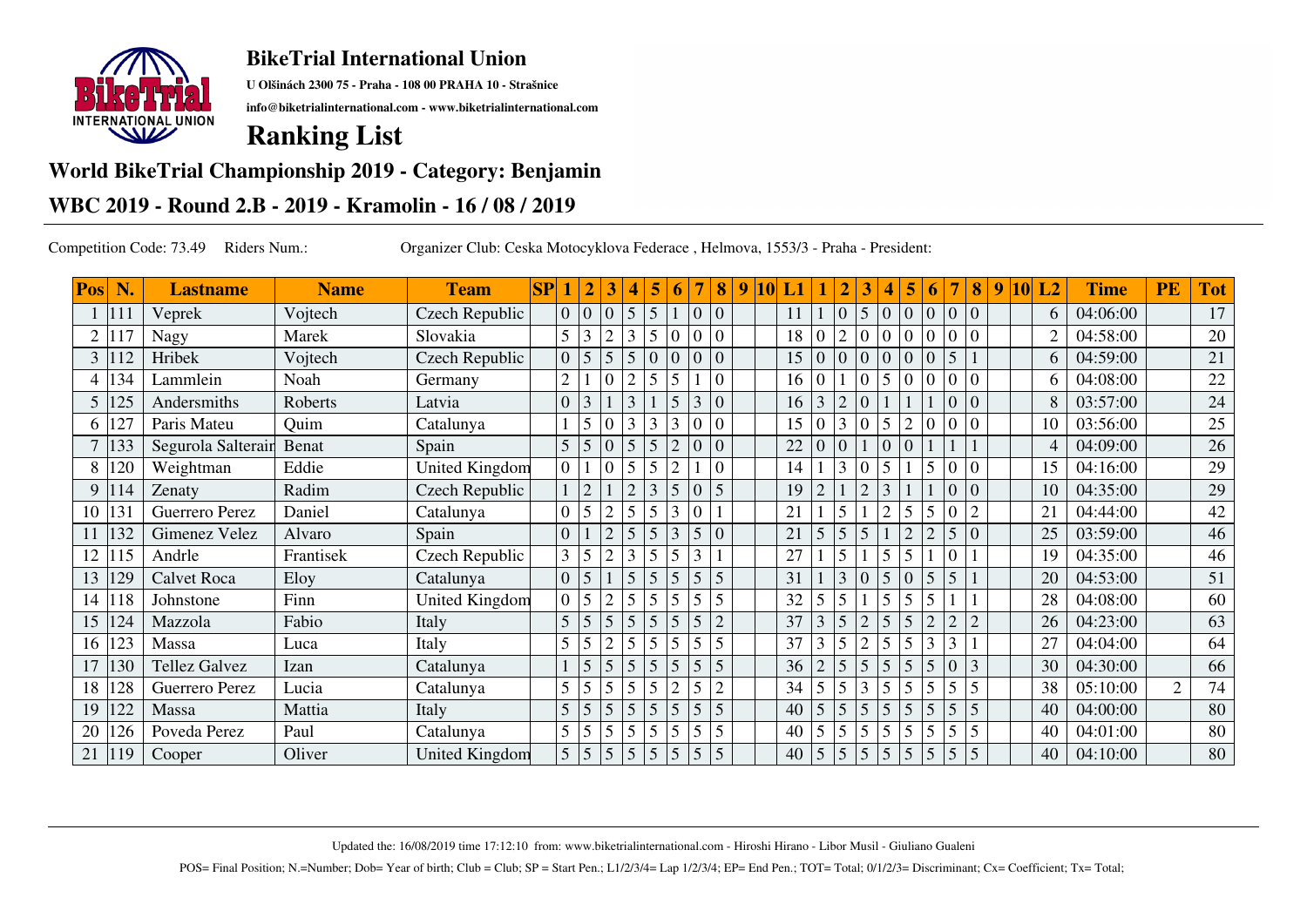

**U Olšinách 2300 75 - Praha - 108 00 PRAHA 10 - Strašnice**

**info@biketrialinternational.com - www.biketrialinternational.com**

# **Ranking List**

#### **World BikeTrial Championship 2019 - Category: Elite**

### **WBC 2019 - Round 2.A - 2019 - Kramolin - 17 / 08 / 2019**

Competition Code: 73.50 Riders Num.: Organizer Club: Ceska Motocyklova Federace , Helmova, 1553/3 - Praha - President:

| <b>Pos</b> | N | <b>Lastname</b> | <b>Name</b> | <b>Team</b>    | SP |                | 3               |  |  | 8 | $\mathbf Q$ |    |                |  | 4 | 5 | 6 | $\vert 8$ | 9 <sup>1</sup> | $10\vert L2$      | <b>Time</b> | <b>PE</b> | <b>Tot</b> |
|------------|---|-----------------|-------------|----------------|----|----------------|-----------------|--|--|---|-------------|----|----------------|--|---|---|---|-----------|----------------|-------------------|-------------|-----------|------------|
|            |   | Dermaks         | Arvis       | Latvia         |    | 10             |                 |  |  |   |             |    | $\overline{0}$ |  |   |   |   |           |                |                   | 04:30:00    |           | 19         |
|            |   | Kolar           | Vaclav      | Czech Republic |    |                |                 |  |  |   |             |    |                |  |   |   |   |           |                | 8                 | 04:47:00    |           | 19         |
|            |   | Vallee          | Nicolas     | France         |    | $\overline{0}$ | $ 0\rangle$     |  |  |   |             |    | $\mathbf{0}$   |  |   |   |   |           |                |                   | 04:39:00    |           | 23         |
|            |   | Molla Garcia    | Armand      | Catalunya      |    |                |                 |  |  |   |             |    |                |  |   |   |   |           |                | $1^{\circ}$       | 04:48:00    |           | 27         |
|            |   | Morewood        | Adam        | United Kingdom |    | l ()           |                 |  |  |   |             |    | $\overline{0}$ |  |   |   |   |           |                |                   | 04:48:00    |           | 27         |
| 6          |   | Herrmann        | Hannes      | Germany        |    |                |                 |  |  |   |             | 27 | $\theta$       |  |   |   |   |           |                | $\mathbf{\Omega}$ | 04:49:00    |           | 48         |
|            |   | Friedrich       | Jonas       | Germany        |    |                |                 |  |  |   |             | 26 | 0 <sup>1</sup> |  |   |   |   |           |                | $\mathcal{L}$     | 04:52:00    |           | 53         |
|            |   | Tombini         | Luca        | Italy          |    |                | $5\overline{)}$ |  |  |   |             | 26 | $0\vert 0$     |  |   |   |   |           |                | 29                | 04:38:00    |           | 55         |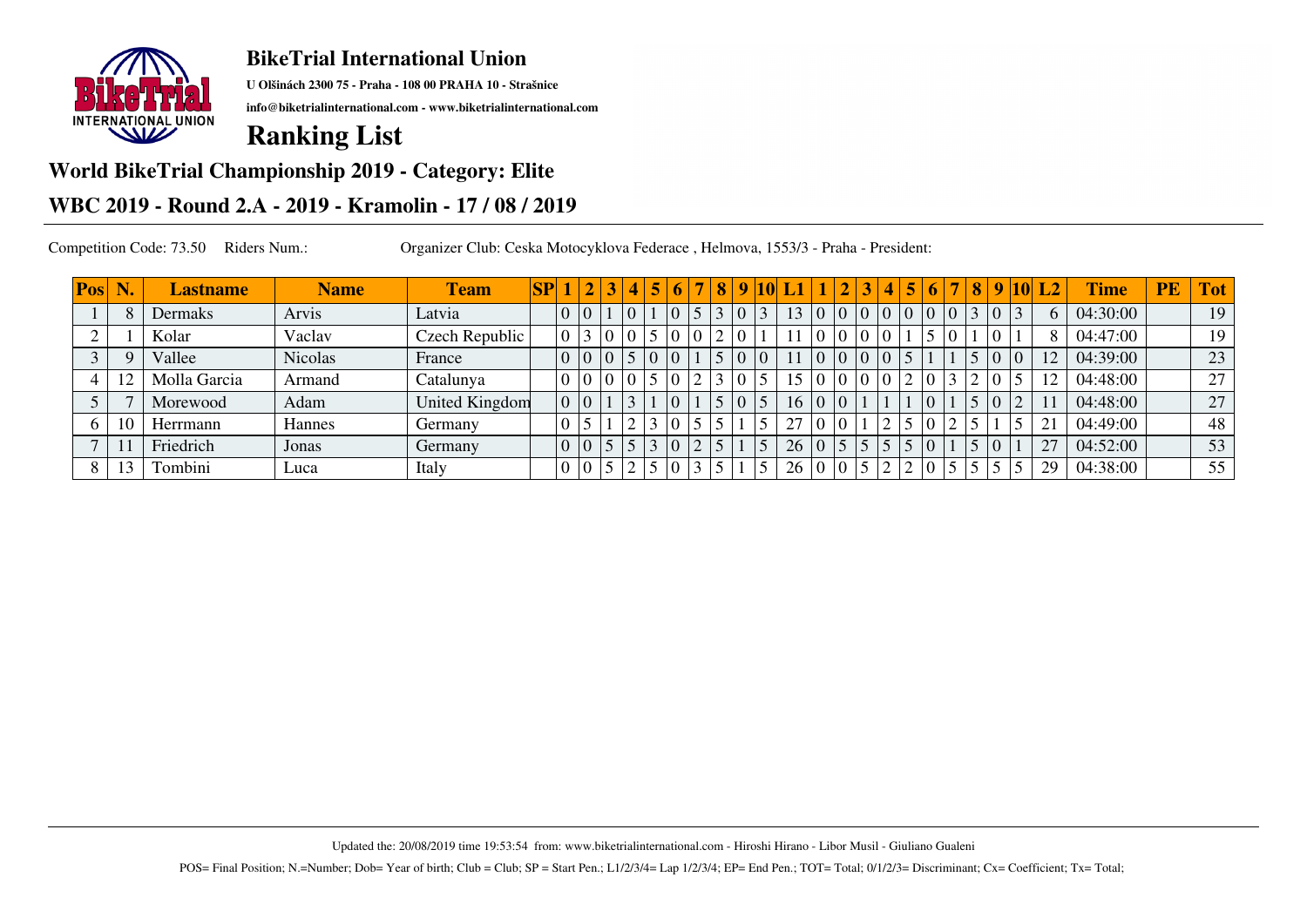

**U Olšinách 2300 75 - Praha - 108 00 PRAHA 10 - Strašnice**

**info@biketrialinternational.com - www.biketrialinternational.com**

## **Ranking List**

## **World BikeTrial Championship 2019 - Category: Femine**

## **WBC 2019 - Round 2.B - 2019 - Kramolin - 16 / 08 / 2019**

Competition Code: 73.49 Riders Num.: Organizer Club: Ceska Motocyklova Federace , Helmova, 1553/3 - Praha - President:

| Pos | N            | <b>Lastname</b>  | <b>Name</b> | <b>Team</b>    | SP |  |   |  |  |  |    |  |  | $\mathbf{p}$ | 8 |  | $10L$ L2     | <b>Time</b> | <b>PE</b> | <b>Tot</b> |
|-----|--------------|------------------|-------------|----------------|----|--|---|--|--|--|----|--|--|--------------|---|--|--------------|-------------|-----------|------------|
|     | 17           | Hribkova         | Eliska      | Czech Republic |    |  |   |  |  |  |    |  |  |              |   |  | $\mathbf{Q}$ | 05:12:00    |           | 24         |
|     | $2 \mid 172$ | Antlova          | lva         | Czech Republic |    |  |   |  |  |  | 28 |  |  |              |   |  |              | 04:33:00    |           | 43         |
|     | /175         | Mallen Hernandez | Julia       | Catalunya      |    |  |   |  |  |  | 34 |  |  |              |   |  | 29           | 04:16:00    |           | 63         |
|     | 174          | Mudrychova       | Eliska      | Czech Republic |    |  | ັ |  |  |  | 38 |  |  |              |   |  | 32           | 04:20:00    |           | 70         |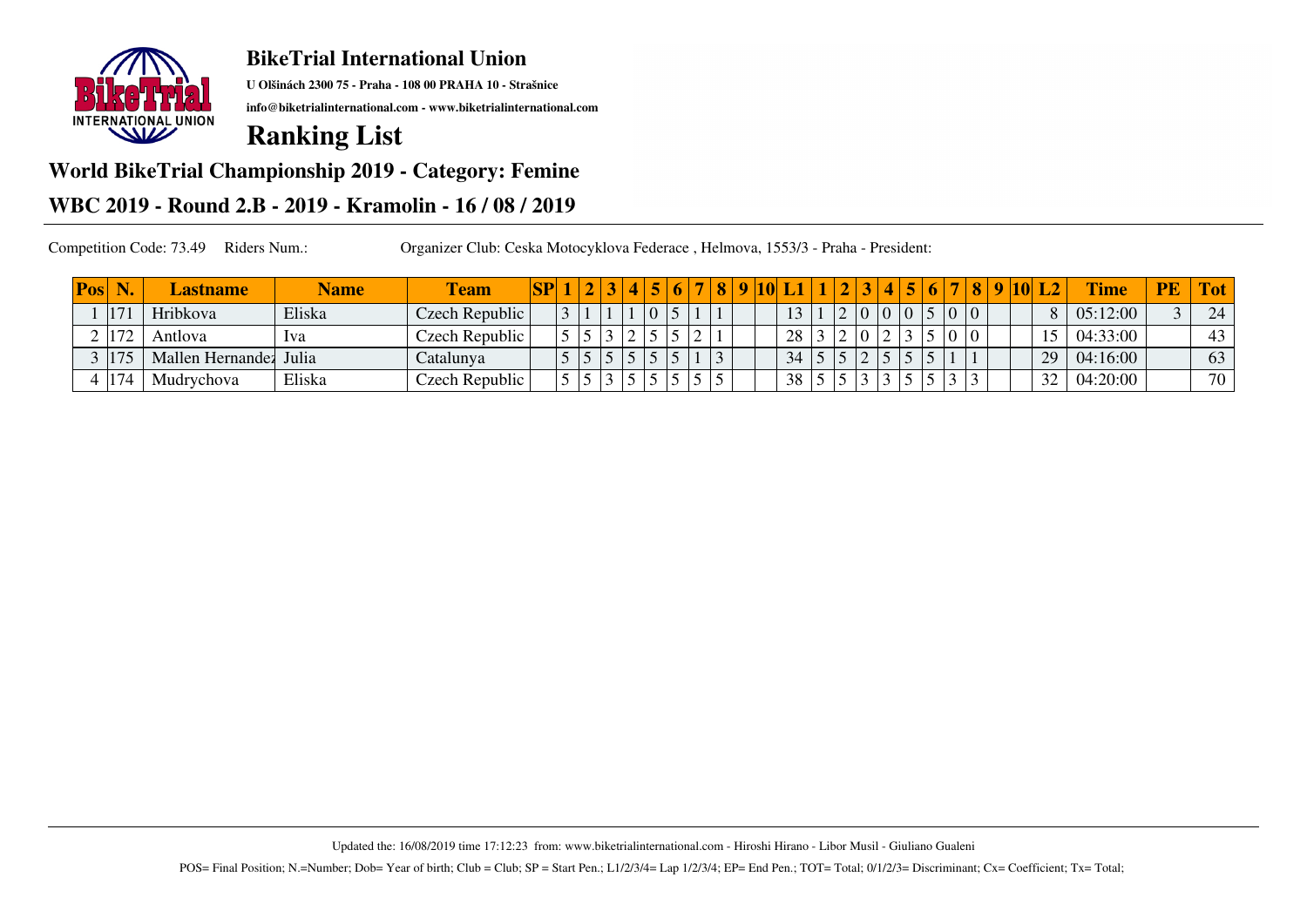

**U Olšinách 2300 75 - Praha - 108 00 PRAHA 10 - Strašnice**

**info@biketrialinternational.com - www.biketrialinternational.com**

# **Ranking List**

#### **World BikeTrial Championship 2019 - Category: Junior**

## **WBC 2019 - Round 2.A - 2019 - Kramolin - 17 / 08 / 2019**

Competition Code: 73.50 Riders Num.: Organizer Club: Ceska Motocyklova Federace , Helmova, 1553/3 - Praha - President:

| Pos | N. | <b>Lastname</b> | <b>Name</b> | <b>Team</b>    | $\bf SP$ | $\vert 2 \vert$ | 3 | 4 | 5              | 6              |                | 8 <sup>1</sup> | 9               | <b>10</b> |    |                |                | 3  |                | 5 <sup>1</sup> | 6                                      | 8 |                | 9 10            | L <sub>2</sub> | <b>Time</b> | PE | <b>Tot</b> |
|-----|----|-----------------|-------------|----------------|----------|-----------------|---|---|----------------|----------------|----------------|----------------|-----------------|-----------|----|----------------|----------------|----|----------------|----------------|----------------------------------------|---|----------------|-----------------|----------------|-------------|----|------------|
|     | 51 | Veprek          | Tomas       | Czech Republic |          |                 |   |   | $\overline{0}$ |                | $\overline{0}$ |                | 10 <sup>7</sup> |           | 12 | 5 <sup>1</sup> | $\theta$       |    | $ 2\rangle$    |                | $\begin{bmatrix} 0 \\ 0 \end{bmatrix}$ | 5 | 3              |                 | 18             | 04:08:00    |    | 30         |
|     | 52 | Krupcik         | Ondrej      | Czech Republic |          | 0               |   | 3 | $\overline{0}$ | $\overline{0}$ | 5 <sup>5</sup> | $\sim$         | $\sim$          |           | 26 |                | $\Omega$       |    | 3              |                | $\overline{0}$                         |   | $\epsilon$     |                 | 20             | 04:33:00    |    | 46         |
|     | 56 | Rovira Campana  | Alan        | Catalunya      |          | $\overline{0}$  |   | 5 | 5              |                | $\sqrt{5}$     | 5              | $\Omega$        |           | 27 | 5              |                | c  | $\overline{3}$ |                | 0 0                                    |   | $\overline{0}$ | $\vert 5 \vert$ | 21             | 04:22:00    |    | 48         |
|     | 53 | Meiers          | Marcis      | Latvia         |          |                 |   |   |                |                |                | 5              |                 |           | 26 |                |                |    | $\overline{5}$ |                |                                        |   | $\leq$         |                 | 27             | 03:43:00    |    | 53         |
|     | 61 | Locatelli       | Paolo       | Italy          |          | 5 <sup>5</sup>  |   |   | $\overline{0}$ |                | $\overline{0}$ | 5              |                 |           | 27 |                | $\overline{0}$ | c  | $\overline{5}$ |                | $\overline{0}$                         |   | $\overline{0}$ |                 | 27             | 03:38:00    |    | 54         |
|     | 58 | Sierra          | <b>Ot</b>   | Catalunya      |          |                 |   |   |                |                | $\mathcal{L}$  |                | $\leq$          |           | 24 | 5              |                | L. | $\overline{5}$ |                |                                        |   | $\leq$         |                 | 30             | 03:40:00    |    | 54         |
|     | 57 | Navarro Ortega  | Conrad      | Catalunya      |          | $ 0\rangle$     |   |   | $\overline{0}$ |                | $\sqrt{5}$     | 5              |                 |           | 30 |                | $\overline{0}$ |    | $\overline{3}$ |                | $\overline{0}$                         |   | $\epsilon$     |                 | 27             | 03:38:00    |    | 57         |
|     | 60 | Orfino          | Elia        | Italy          |          | $\gamma$        |   |   |                |                | 5              |                |                 |           | 37 |                |                |    |                |                |                                        |   | $\epsilon$     |                 | 32             | 03:49:00    |    | 69         |
|     | 59 | Pozzali         | Marco       | Italy          |          | $\overline{2}$  |   |   |                |                | $\sqrt{5}$     |                |                 |           | 42 |                |                |    | $\overline{5}$ | 5              | $\Omega$                               |   | 5              |                 | 34             | 03:42:00    |    | 76         |
| 10  | 62 | Giorgi          | Luca        | Italy          |          | $\gamma$        |   |   |                |                |                |                |                 |           | 41 |                |                |    |                |                |                                        |   |                |                 | 42             | 03:38:00    |    | 83         |
|     | 54 | Ribens          | Zanis       | Latvia         |          | $\vert 5 \vert$ |   |   |                |                |                |                |                 |           | 44 | 5              | $\overline{2}$ |    |                |                | 5                                      |   |                |                 | 47             | 03:42:00    |    | 91         |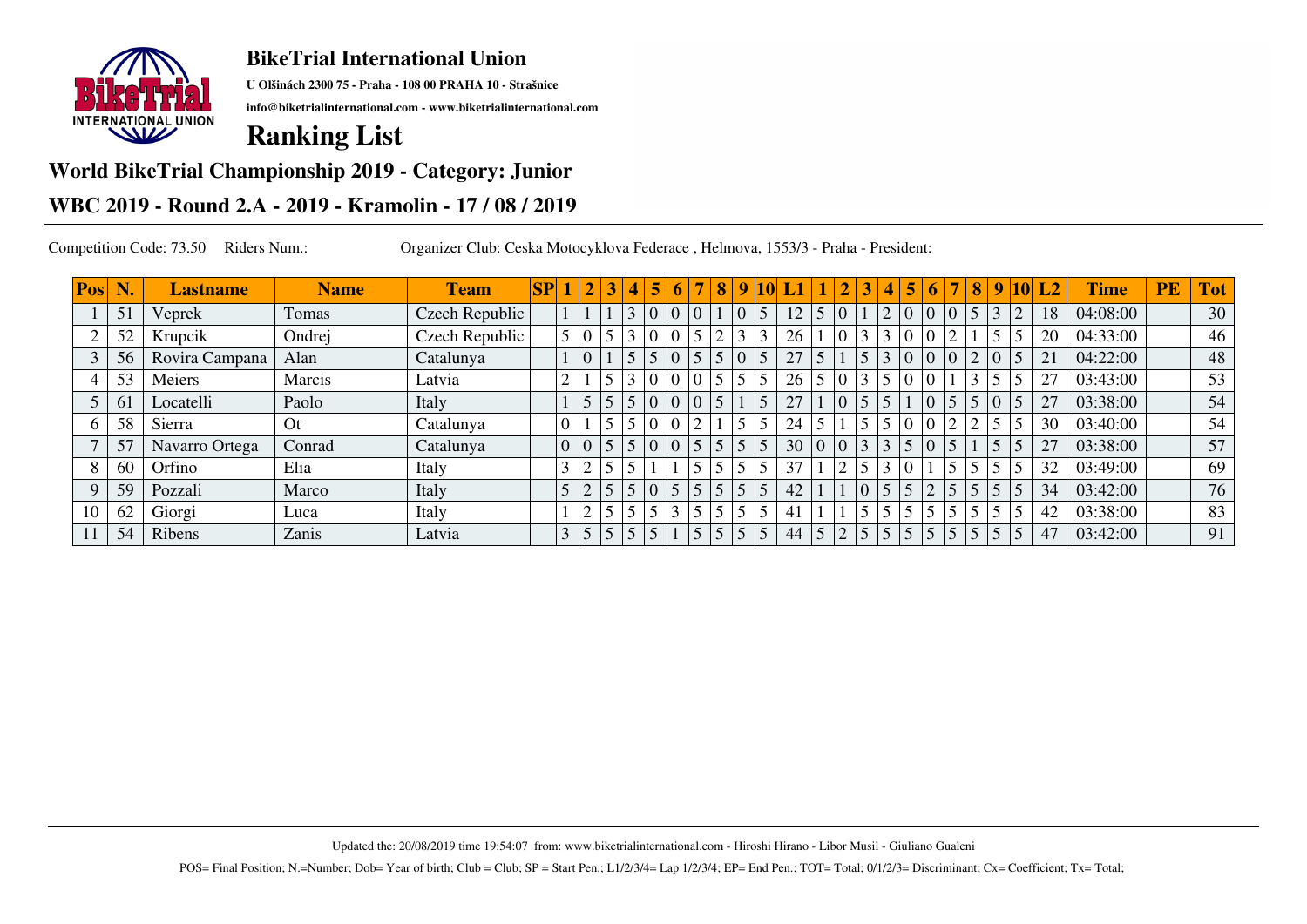

**U Olšinách 2300 75 - Praha - 108 00 PRAHA 10 - Strašnice**

**info@biketrialinternational.com - www.biketrialinternational.com**

# **Ranking List**

### **World BikeTrial Championship 2019 - Category: Major**

### **WBC 2019 - Round 2.B - 2019 - Kramolin - 16 / 08 / 2019**

Competition Code: 73.49 Riders Num.: Organizer Club: Ceska Motocyklova Federace , Helmova, 1553/3 - Praha - President:

| Pos | N.   | <b>Lastname</b>   | <b>Name</b>   | <b>Team</b>    | $\bf SP$ |                 | $\overline{2}$    |   |                         |                 | 6              |                         | $\bf{8}$       | 9 | 10I |          |                 |                |                | 4              |                | 6                       |                | 8              |  | $9 10 $ L2     | <b>Time</b> | <b>PE</b> | <b>Tot</b> |
|-----|------|-------------------|---------------|----------------|----------|-----------------|-------------------|---|-------------------------|-----------------|----------------|-------------------------|----------------|---|-----|----------|-----------------|----------------|----------------|----------------|----------------|-------------------------|----------------|----------------|--|----------------|-------------|-----------|------------|
|     | 213  | Garcia Furio      | Juan Pedro    | Spain          |          |                 |                   |   | $\vert 0 \vert 0 \vert$ |                 | $\overline{0}$ | 0 0                     |                |   |     |          | 0 <sup>10</sup> |                | $\overline{0}$ | $\overline{0}$ | $\overline{0}$ | 0 0                     |                |                |  |                | 04:42:00    |           |            |
|     | 208  | Francisco         | Thomas        | France         |          |                 | 0 0               |   | l O                     | $\overline{0}$  | ١o             | $\vert$ 0               | $ 0\rangle$    |   |     |          | $\overline{0}$  |                |                | $\overline{0}$ | $\overline{0}$ | 0 <sup>10</sup>         |                |                |  |                | 04:49:00    |           |            |
|     |      | Nicolae Bursuc    | Cristian      | Spain          |          |                 | 0 0               |   | $\Omega$                | $\overline{0}$  |                | $\vert$ 0               | $ 0\rangle$    |   |     | $\gamma$ | $\overline{2}$  | $\overline{0}$ | $\Omega$       | $\overline{0}$ | $\overline{0}$ | $\vert 0 \vert 0 \vert$ |                | $\overline{0}$ |  | $\overline{2}$ | 04:38:00    |           | 4          |
|     | 201  | <b>Budsky</b>     | David         | Czech Republic |          |                 | $\overline{2}$    |   |                         | $\overline{0}$  |                |                         | $\overline{0}$ |   |     |          | $\sim$          | $\sim$         |                |                |                | $\overline{3}$          |                |                |  | 8              | 04:55:00    |           | 19         |
|     | 5 21 | Cano Gutierrez    | Rafael        | Spain          |          |                 | $\vert 0 \vert 0$ |   | $\overline{0}$          | $\overline{0}$  | $\sqrt{5}$     | $\vert 0 \vert 0 \vert$ |                |   |     | 10       | 5 0             |                |                | $\overline{0}$ | $\overline{0}$ | $\sqrt{5}$              | $\overline{0}$ | $\overline{0}$ |  | 10             | 04:52:00    |           | 20         |
|     | 203  | Vild              | Jan           | Czech Republic |          | $5\overline{5}$ |                   |   |                         |                 |                |                         | $\overline{0}$ |   |     | 13       |                 |                |                | $\Omega$       | 5              | 5 <sup>5</sup>          |                |                |  | 14             | 04:59:00    |           | 27         |
|     | 202  | <b>Burianek</b>   | Lukas         | Czech Republic |          | $\overline{5}$  | 5 <sup>1</sup>    |   | 5                       | $\overline{5}$  |                |                         | $\Omega$       |   |     | 26       | 5               |                |                |                |                | 5                       |                | $\Omega$       |  | 13             | 04:58:00    |           | 39         |
| 8   | 210  | Diaz Jurado       | <b>Marcos</b> | Catalunya      |          |                 | $\overline{2}$    |   |                         | $\overline{5}$  |                |                         | $\Omega$       |   |     | 20       | 5 <sup>1</sup>  |                |                | $\Omega$       | 3              | 5                       |                |                |  | 21             | 04:55:00    |           | 41         |
|     | 209  | Casablanca Alfard | Josep         | Catalunya      |          | $\overline{5}$  | 5                 | 3 |                         |                 |                | $\vert 3 \vert 0 \vert$ |                |   |     | 28       | 5               |                |                | $\overline{2}$ |                | 5                       | 3              | $\overline{0}$ |  | 20             | 04:46:00    |           | 48         |
| 10  | 205  | Mohwald           | Martin        | Germany        |          | 5               | 5 <sup>1</sup>    | 5 | 5                       | 5               |                |                         | 5              |   |     | 35       | 5 <sup>1</sup>  |                | ◠              | $\leq$         |                | 5                       |                |                |  | 28             | 05:07:00    | $\gamma$  | 65         |
|     | 206  | Hesse             | Ralf          | Germany        |          |                 | 5 5               |   | 5                       | $\vert 3 \vert$ |                | $\overline{2}$          | 3              |   |     | 33       | 5               |                | $\overline{2}$ | 5              |                | 5 <sup>5</sup>          | 3              | $\overline{2}$ |  | 32             | 05:16:00    |           | 69         |
| 12  | 207  | Forster           | Ronny         | Germany        |          |                 | 5 <sup>1</sup>    |   | 5                       | $\overline{5}$  |                | 5 <sup>5</sup>          | 5              |   |     | 40       | 5 <sup>5</sup>  |                |                | 5              |                | 5 <sup>1</sup>          |                |                |  | 40             | 05:04:00    |           | 81         |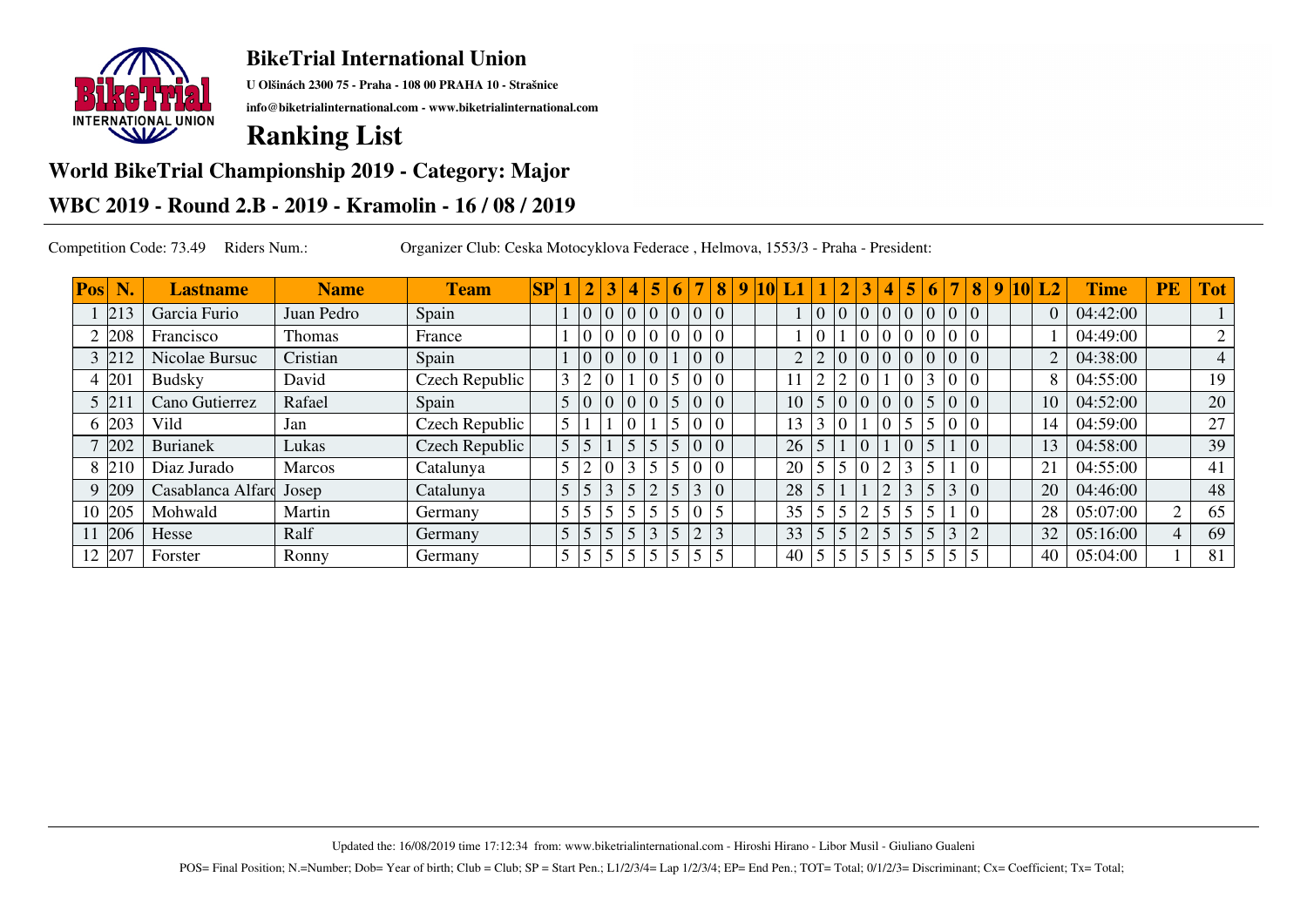

**U Olšinách 2300 75 - Praha - 108 00 PRAHA 10 - Strašnice**

**info@biketrialinternational.com - www.biketrialinternational.com**

## **Ranking List**

## **World BikeTrial Championship 2019 - Category: Minime**

## **WBC 2019 - Round 2.B - 2019 - Kramolin - 16 / 08 / 2019**

Competition Code: 73.49 Riders Num.: Organizer Club: Ceska Motocyklova Federace , Helmova, 1553/3 - Praha - President:

| Pos | N. | <b>Lastname</b>         | <b>Name</b>    | <b>Team</b>    | SP |                | $\vert 2 \vert$ |                | 4              | 5               | 6 | $\overline{7}$ | 8              | $\overline{9}$ | 10 | L1             |                 |            | 3              | 4              | 5               | 6              | $\overline{7}$ | $\overline{\mathbf{8}}$ | $\boldsymbol{9}$ | $10$ L <sub>2</sub> | <b>Time</b> | PE | <b>Tot</b>     |
|-----|----|-------------------------|----------------|----------------|----|----------------|-----------------|----------------|----------------|-----------------|---|----------------|----------------|----------------|----|----------------|-----------------|------------|----------------|----------------|-----------------|----------------|----------------|-------------------------|------------------|---------------------|-------------|----|----------------|
|     | 81 | Vymetal                 | Rene           | Czech Republic |    |                | $0 \mid 0$      |                | $\overline{0}$ | 2               |   |                | $\overline{0}$ |                |    | $\overline{4}$ | 0 <sup>10</sup> |            | $\overline{0}$ | $\Omega$       | $\overline{0}$  | $\Omega$       |                | $\Omega$                |                  |                     | 04:40:00    |    | 5 <sup>1</sup> |
|     | 92 | <b>Benitez Garcia</b>   | Nil            | Catalunya      |    |                | $\overline{2}$  |                |                |                 |   |                | $\Omega$       |                |    |                | $\overline{0}$  |            | 5              | $\theta$       |                 |                | $\overline{0}$ |                         |                  |                     | 04:18:00    |    |                |
|     | 96 | <b>Richart Martin</b>   | Eduardo        | Spain          |    | $\overline{2}$ | $\overline{0}$  | $\overline{2}$ |                | 5               |   | $\overline{3}$ | $\Omega$       |                |    | 12             | $\overline{0}$  |            |                | $\theta$       | $\Omega$        | $\Omega$       |                | $\vert$ 0               |                  |                     | 04:26:00    |    | 13             |
|     | 94 | Esquerda Amezcu         | Marti          | Catalunya      |    |                | 3 0             |                |                | $\overline{5}$  |   |                | $\overline{0}$ |                |    | 10             | 5               |            |                | $\overline{0}$ |                 |                |                |                         |                  |                     | 04:29:00    |    | 18             |
|     | 83 | Weightman               | Oliver         | United Kingdom |    | 5              | 2 0             |                | $\overline{0}$ | 2               |   |                | $\overline{0}$ |                |    | 10             |                 |            |                |                | $\overline{5}$  |                | 3              |                         |                  | 12                  | 04:43:00    |    | 22             |
|     | 95 | <b>Rusinol Vilaseca</b> | Marti          | Catalunya      |    |                | 5 <sup>1</sup>  | $\overline{5}$ | $\theta$       | $\overline{3}$  |   |                |                |                |    | 21             |                 |            |                | $\overline{0}$ | っ               |                |                | $\overline{0}$          |                  | 6                   | 04:51:00    |    | 27             |
|     | 93 | Sabe Fortuny            | Josep          | Catalunya      |    | $\Omega$       | $\frac{5}{3}$   |                | 5              | $\vert 3 \vert$ | 5 |                | $\overline{0}$ |                |    | 22             |                 |            | $\Omega$       | $\Omega$       |                 |                |                |                         |                  | 10                  | 04:14:00    |    | 32             |
|     | 82 | Mudrak                  | Jakub          | Slovakia       |    | $\overline{2}$ | $5\overline{)}$ |                | ⌒              | 3               |   |                |                |                |    | 20             | $\gamma$        | $\sim$     | 5              |                | 3               |                |                |                         |                  | 14                  | 04:50:00    |    | 34             |
|     | 87 | Bonomelli               | Alessio        | Italy          |    | $\mathbf{2}$   | $\sqrt{5}$      | $\overline{2}$ | 5              | $\vert$ 5       |   |                |                |                |    | 26             | 3               | 5          |                |                | $\overline{2}$  | 5              |                |                         |                  | 19                  | 05:08:00    |    | 45             |
| 10  | 89 | Karnickis               | <b>Markuss</b> | Latvia         |    |                | 5               |                | $\overline{2}$ | $\overline{5}$  |   | 5              | 5              |                |    | 33             | 3               |            |                | 5              | $\sim$          |                | 3              |                         |                  | 18                  | 04:39:00    |    | 51             |
|     | 85 | McParland               | Joshua         | United Kingdom |    | 3              | 5 <sup>1</sup>  | $\overline{2}$ | 5              | $\vert 5 \vert$ |   | $\overline{2}$ | 5              |                |    | 32             | 3               | 5          |                | 5              | $\overline{3}$  | 5              | $\overline{2}$ |                         |                  | 25                  | 04:36:00    |    | 57             |
| 12  | 88 | Vrakins                 | Ricards        | Latvia         |    | 5              | 5 <sup>5</sup>  |                | 5              | 3               |   | 5              | 5              |                |    | 38             |                 | $\epsilon$ | 3              | 3              | 5               | 5 <sup>5</sup> |                |                         |                  | 25                  | 04:51:00    |    | 63             |
| 13  | 84 | Cooper                  | Elliott        | United Kingdom |    | $\overline{5}$ | $\frac{5}{5}$   |                | 5              | $\sqrt{5}$      |   | 5              | 5              |                |    | 40             | 5 <sup>5</sup>  | 5          | 5              | 5              | $\sqrt{5}$      | 5              | 5              | 5                       |                  | 40                  | 04:25:00    |    | 80             |
| 14  | 91 | Rovira Campana          | Dan            | Catalunya      |    | 5              | 5 <sup>1</sup>  | $\overline{5}$ | 5              | $\overline{5}$  |   |                | 5              |                |    | 40             | 5               | 5          |                | 5              | $5\phantom{.0}$ |                | 5              |                         |                  | 40                  | 04:29:00    |    | 80             |

Updated the: 16/08/2019 time 17:12:43 from: www.biketrialinternational.com - Hiroshi Hirano - Libor Musil - Giuliano Gualeni

POS= Final Position; N.=Number; Dob= Year of birth; Club = Club; SP = Start Pen.; L1/2/3/4= Lap 1/2/3/4; EP= End Pen.; TOT= Total; 0/1/2/3= Discriminant; Cx= Coefficient; Tx= Total;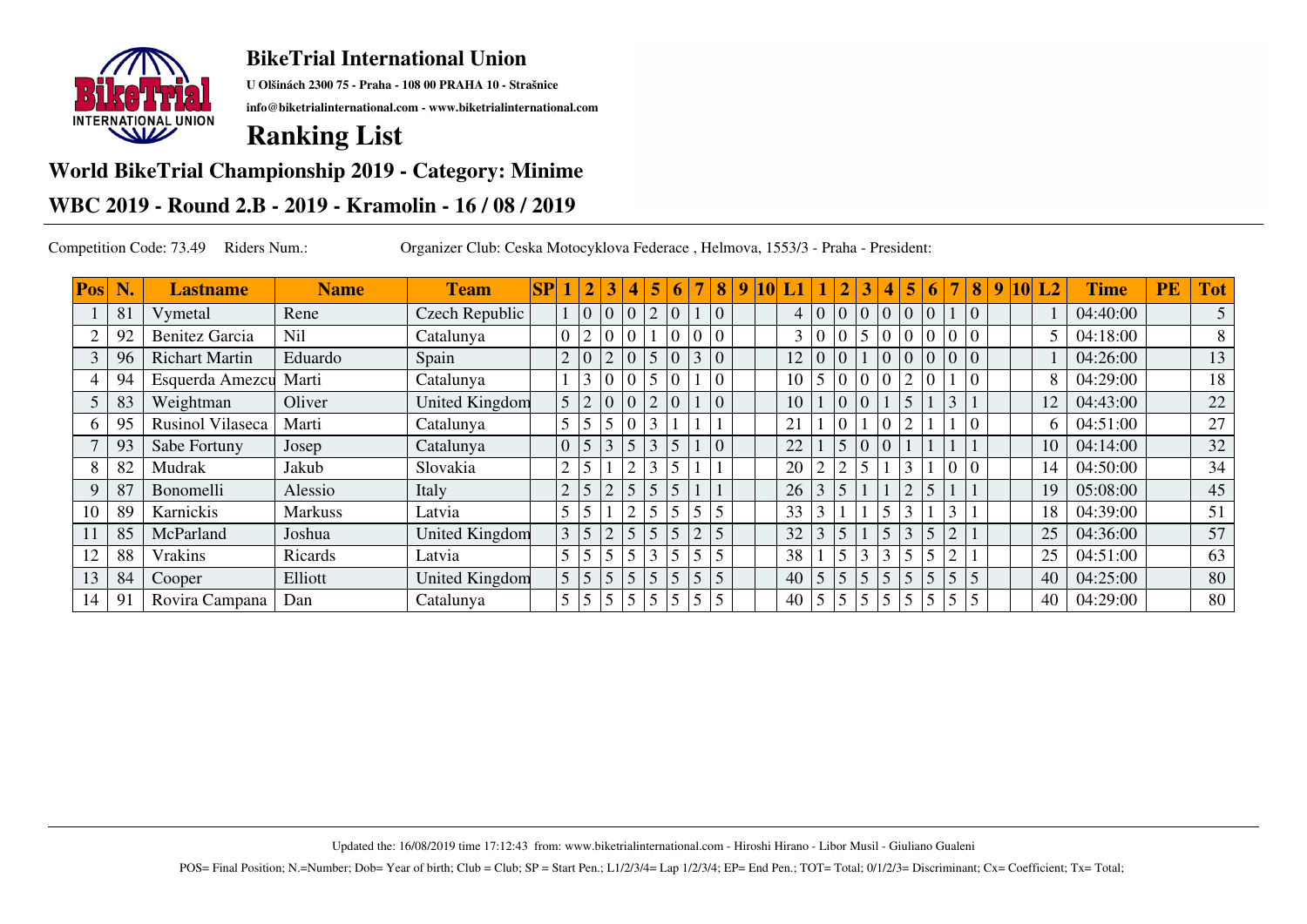

**U Olšinách 2300 75 - Praha - 108 00 PRAHA 10 - Strašnice**

**info@biketrialinternational.com - www.biketrialinternational.com**

## **Ranking List**

### **World BikeTrial Championship 2019 - Category: Poussin**

## **WBC 2019 - Round 2.B - 2019 - Kramolin - 16 / 08 / 2019**

Competition Code: 73.49 Riders Num.: Organizer Club: Ceska Motocyklova Federace , Helmova, 1553/3 - Praha - President:

| Pos | N.           | <b>Lastname</b>      | <b>Name</b>  | <b>Team</b>    | SP |                | $\vert 2 \vert$               | $\overline{\mathbf{4}}$ | 5              | 6              | $\overline{7}$ | 8 <sup>1</sup> | -9 | 10 |    |                |               | 3 | 4              | 5              | 6              |                 | 8        | $\sqrt{9}$ 10 $\sqrt{2}$ | L <sub>2</sub> | <b>Time</b> | <b>PE</b> | <b>Tot</b> |
|-----|--------------|----------------------|--------------|----------------|----|----------------|-------------------------------|-------------------------|----------------|----------------|----------------|----------------|----|----|----|----------------|---------------|---|----------------|----------------|----------------|-----------------|----------|--------------------------|----------------|-------------|-----------|------------|
|     | 142          | Nagy                 | Michal       | Slovakia       |    | $\overline{0}$ | $\vert 3 \vert \vert 0 \vert$ | $\theta$                | $\overline{0}$ | $\overline{0}$ | 0 0            |                |    |    |    | $\overline{0}$ |               |   |                | $\overline{0}$ | 0 0            |                 |          |                          | 2              | 04:18:00    |           |            |
|     | 147          | Rodriguez Perez      | Alex         | Catalunya      |    | $\overline{0}$ |                               |                         | $\overline{0}$ |                | 2              |                |    |    | 4  | $\overline{0}$ |               |   | Λ              |                | $\overline{0}$ |                 | $\theta$ |                          | $\overline{2}$ | 03:57:00    |           | 6          |
|     | 144          | Wozniak              | Mikolaj      | Poland         |    | $\overline{0}$ |                               |                         | $\overline{0}$ |                |                |                |    |    | 4  |                |               |   | $\overline{0}$ | $\overline{0}$ | $\overline{0}$ |                 |          |                          | $\overline{2}$ | 04:17:00    |           | 6          |
|     | 148          | <b>Ortuno Pons</b>   | Jofre        | Catalunya      |    | $\overline{0}$ |                               |                         | $\overline{0}$ |                | 3              |                |    |    | 10 | 0 <sup>1</sup> | $\mathcal{D}$ |   | $\Omega$       |                | $\overline{0}$ |                 |          |                          | 3              | 04:00:00    |           | 13         |
|     | 150          | Rovira Campana       | Naia         | Catalunya      |    |                | 5                             |                         |                |                | 3              | $\overline{2}$ |    |    | 14 |                |               |   | $\Omega$       |                | $\overline{0}$ | $\bigcap$       |          |                          |                | 03:44:00    |           | 25         |
|     | 149          | Roa Olivera          | Lluc         | Catalunya      |    |                | 3                             |                         |                |                | $\overline{2}$ | 3              |    |    | 17 |                |               |   | ⌒              |                | $\overline{0}$ |                 |          |                          | 23             | 03:31:00    |           | 40         |
|     | $ 15\rangle$ | <b>Tellez Galvez</b> | Unai         | Catalunya      |    |                | $\overline{5}$                |                         | $\overline{5}$ |                | $\overline{5}$ | 5              |    |    | 30 | 5              | $\leq$        |   |                | 5              | $\overline{5}$ |                 |          |                          | 33             | 04:01:00    |           | 63         |
|     | 143          | Horvath              | <b>Matus</b> | Slovakia       |    | 5              | 5                             |                         |                |                |                | 3              |    |    | 34 |                |               |   | $\sim$         |                | 5              |                 |          |                          | 34             | 04:00:00    |           | 68         |
|     | 141          | Andrle               | Lukas        | Czech Republic |    | 5              | 5                             |                         | $\overline{5}$ |                | $\sqrt{5}$     | 5              |    |    | 36 | 5              |               |   | 5              |                | 5              |                 |          |                          | 38             | 04:10:00    |           | 74         |
| 10  | 152          | <b>Tellez Galvez</b> | Naia         | Catalunya      |    | 5              | $5^{\circ}$                   |                         |                |                |                | 5              |    |    | 40 |                |               |   |                |                | 5              |                 |          |                          | 40             | 03:58:00    |           | 80         |
|     | 146          | Mazzola              | Diego        | Italy          |    | 5              | 5 5                           |                         | $\vert$ 5      |                | $\sqrt{5}$     | 5              |    |    | 40 | 5              | 5             |   | 5              |                | 5 <sup>5</sup> | $\vert 5 \vert$ |          |                          | 40             | 04:35:00    |           | 80         |